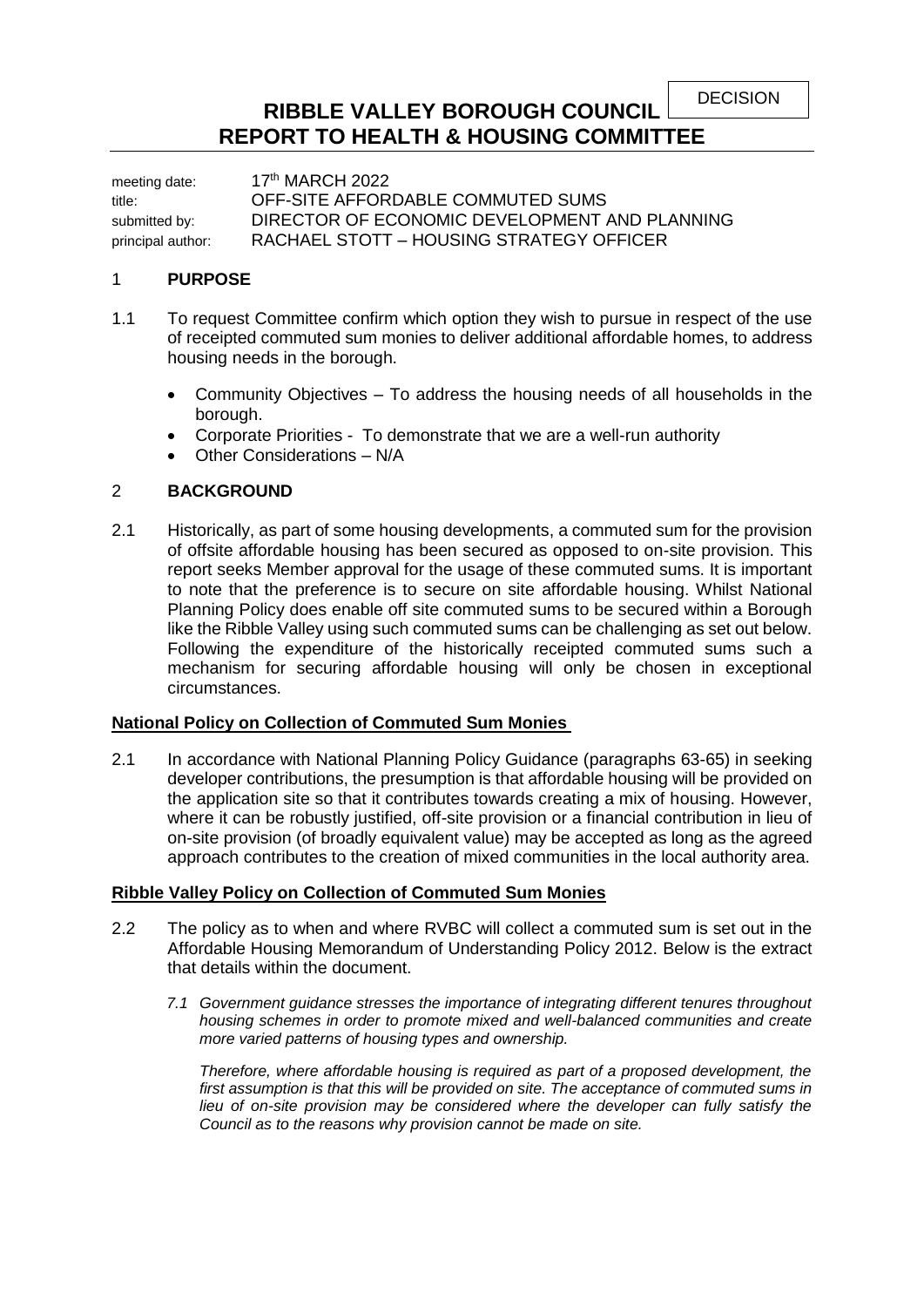*In general, the Council will not consider commuted sums for sites outside Clitheroe and Longridge or where the ratio of house price to incomes is more than 7 (see appendix 2) unless there are clearly demonstrated special circumstances.*

- *7.2 Where commuted sums are accepted, the amount payable per dwelling will be a sum equal to the difference between the highest value a partner RSL would be willing to purchase at (without grant) and an independent market valuation of the dwelling. Exceptionally, for*  example, where affordable housing will be delivered in a more suitable location, the *provision maybe transferred to another site in the same locality. In such circumstances it must be in addition to any requirement for affordable housing generated by that site itself or by providing the affordable housing in the same locality. In both instances the same level and type of affordable housing should be provided as that required on the qualifying site although tenure will be determined primarily by the site's location. The mechanism for transfer of dwellings and payments of commuted sums will be secured through a Section 106 Agreement.*
- *7.3 A commuted sum would be considered where housing needs of a parish had been met.*  When accepted a consultation exercise would be undertaken to agree the most *appropriate use of the sum.*
- 2.3 Over the past 5 years there has been 7 sites where a commuted sum has been agreed and collected as opposed to on-site delivery of affordable housing.

# 3 **UTILISED OFF-SITE AFFORDABLE HOUSING CONTRIBUTIONS**

- 3.1 The first off site affordable housing commuted sum to be collected in recent years came from Barnacre Road, Longridge. This was for the development of a McCarthy Stone retirement apartment scheme. Members approved the use of the commuted sum in 2019 with the purchase of 2 units in Longridge (55 Mersey Street and 10 Chapel Street- both are affordable rent properties managed by Mosscare St Vincent's (MSV)).
- 3.2 Subsequently Members approved the use of the following two receipted commuted sums to purchase 61 Peel Street, Clitheroe. This property is temporarily being used to provide temporary accommodation whilst the 2 larger flats at the Joiners are being renovated. Once completed the property will be an affordable rent property managed by MSV.
	- £123,840 from Clitheroe Rd Barrow and
	- £5226.66 from Peel Park Avenue Clitheroe.

# 4 **REMAINING OFF-SITE AFFORDABLE HOUSING COMUTED SUMS**

- 4.1 S106 contributions are monitored as part of a 6-weekly meeting of Council officers. Contributions from sites include affordable housing (on and off-site), public open space, education, off-site leisure etc.
- 4.2 The following table details the recent receipted off-site affordable housing commuted sums which are yet to be committed:

| <b>CURRENT AFFORDABLE HOUSING</b> |              |
|-----------------------------------|--------------|
| <b>RECEIPTED MONIES</b>           | £            |
| Chatburn Old Road, Chatburn       | 206,367.00   |
| Clitheroe Road, Barrow            | 185,760.00   |
| Dilworth Lane, Longridge          | 1,625,950.00 |
| Peel Park Avenue, Clitheroe       | 11,773.34    |
| Malt Kiln Brow, Chipping          | 30,000.00    |
|                                   |              |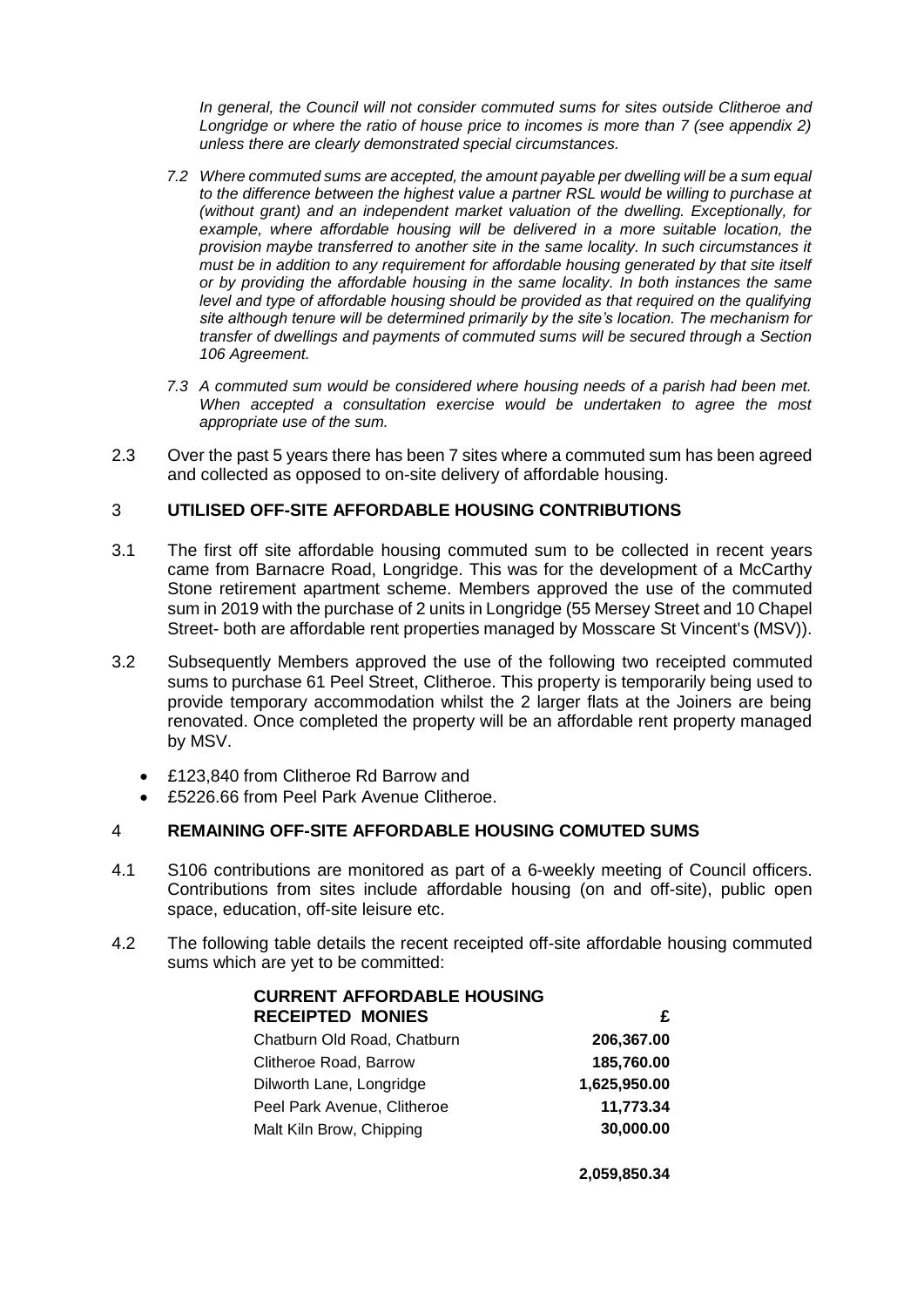4.3 The following sites have made an off-site affordable housing contribution or are due to. The associated Section 106 Agreement will contain the specific obligation in respect of the use of the commuted sum which are set out below:

# **Land at Chatburn Old Road, Chatburn**

- 4.4 "Affordable Housing Contribution" means the sum of £206,367 (calculated as three properties £68,789 per property) and shall be paid to the Council in 3 equal phased payments the first payment to be made on occupation of the third Dwelling on the Site the second payment to be made on the occupation of the sixth Dwelling on the Site and the third payment to be made on the occupation of the ninth Dwelling on the Site such payments are to facilitate the provision of off-site affordable housing such sum is calculated on the basis that 30% of the dwellings on the site would be Affordable Housing and that the difference between the sum of the Open Market Value of the Market Housing Units and what a Registered Provider would offer to purchase the affordable dwellings on the site to be paid to the Council in lieu of Affordable Housing Units on the Land, for the purpose of addressing housing needs in Chatburn or elsewhere within the Council's area of the Borough.
- 4.5 In all cases the spend of the commuted sum the first preference will be to spend the monies in the locality and as near to the locality where the monies were collected. This will always be the preference however where the amount of commuted sum is low then there is a limit as to what can be purchased unless the sum is combined with other contributions.

# **Land at East Side of Clitheroe Road, Barrow**

4.6 Affordable Housing Contribution' a sum of £185,760 (one hundred and eighty-five thousand seven hundred and sixty pounds) to facilitate the provision of offsite affordable housing for the purpose of addressing housing needs in Barrow or elsewhere within the Council's area of the Borough as set out in the Council's Commuted Sum Policy.

# **Land North of Dilworth Lane, Longridge**

4.7 "Affordable Housing Contribution" financial contributions (if any) in lieu of On-Site Affordable Housing Units, for the purpose of addressing housing needs in Longridge or elsewhere within the Borough of Ribble Valley, to be calculated pursuant to the provisions of paragraph 2.1.8 of Schedule 1.

# **Peel Park Avenue, Clitheroe**

4.8 Off-site contribution - £17,000 for off-site affordable housing or related purposes such as acquiring and refurbishing vacant properties in the district.

# **Land at Church Raike, Chipping**

- 4.9 'Affordable Housing Contribution' means a sum of £60,000 and payable to the Council for the purposes of providing off- site affordable housing in the administrative district of the Council.
- 4.10 The first payment of £30,000, prior to occupation of the first dwelling in parcel 3, was received on 3rd November 2021.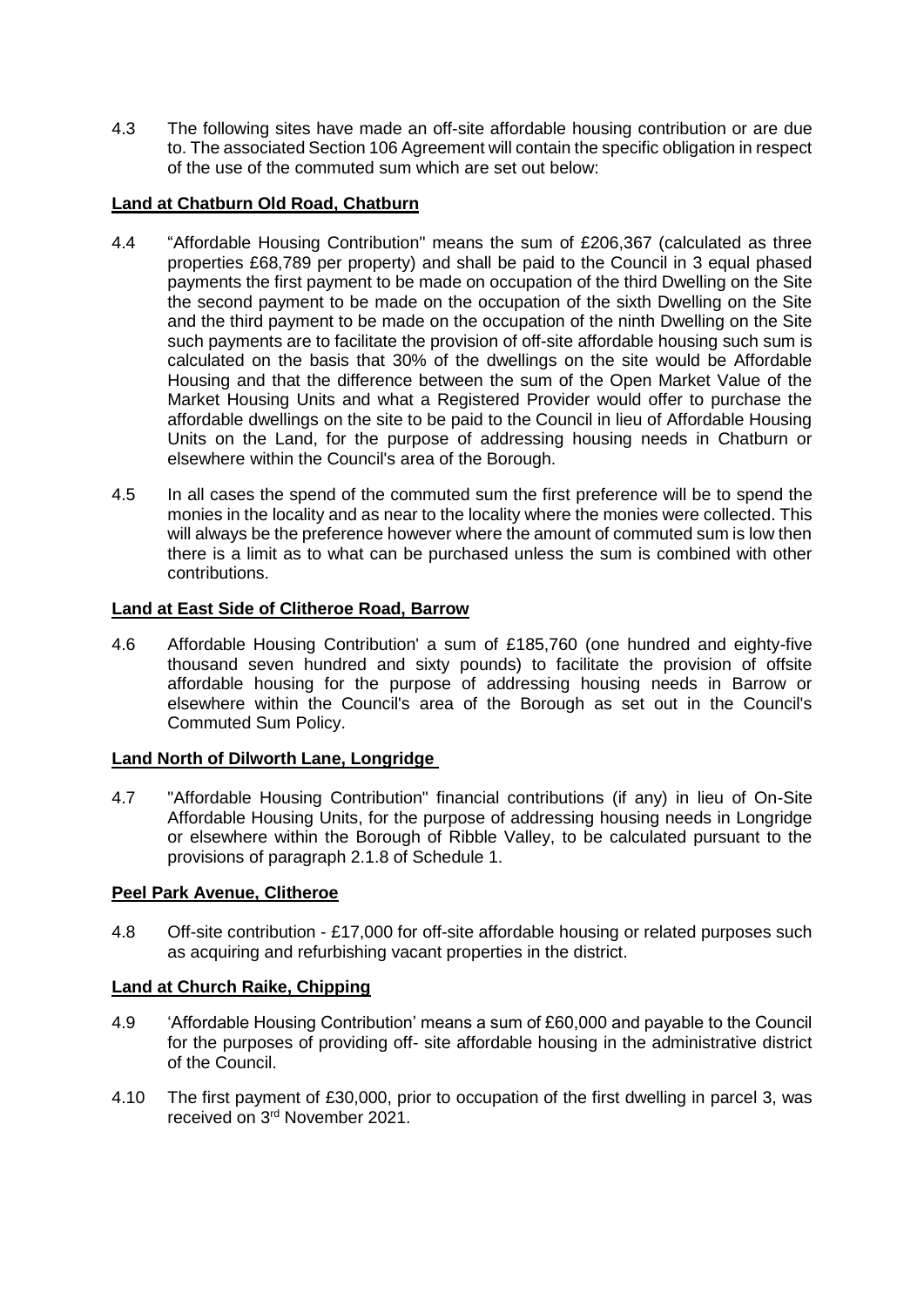# **Buildings and Land at Dog and Partridge, Hesketh Lane, Chipping**

4.11 Affordable housing contribution means a sum of £105,200 to be paid to the Council in lieu of the Affordable housing units on the property for the purposes of addressing housing need in Chipping or elsewhere in the Council area. Not yet receipted.

#### 5. **PROPOSED USE OF THE REMAINING AFFORDABLE HOUSING COMMUTED SUMS**

# **Land at Chatburn Old Road,Chatburn**

- 5.1 There has been no additional provision of affordable housing in the village for well over 10 years in Chatburn. Therefore, delivery of affordable units in the village is a priority. In terms of need, there are 63 households waiting for a property in Chatburn, one bed  $-$  32 households, two bed  $-$  47 households, 3 bed  $-$  40 households and 4 bed  $-$  7 households.
- 5.2 The following options have been considered for the £206,367 commuted sum:
	- 1. *Purchase of one, 2 or 3 bed family property.* This would be available as an affordable rental unit to someone with a local connection to Chatburn.

There are associated challenges with this option as currently a search of Rightmove showed only 1 property in this price range. Additionally, the Council would need to identify a suitable Registered Provider to manage this property. Enquiries have been made with an RP as to whether there is an appetite to manage additional properties.

2. *Deliver an Equity Share Product* This is where the commuted sum money would be used to purchase an equity share that would be the equivalent of providing a deposit to first time buyers to purchase a property. The equity share would be 20 % of the property and this is registered as a charge on the property; (e.g., £40k deposit towards a property value of £200k this equates to a 20% contribution). The property is then sold with a 20% discount whenever it is resold as this equity share is registered in RVBC name on the land registry. This option could enable upto 5 households in Chatburn to be helped onto the property ladder and create 5 properties in Chatburn that would be discounted in perpetuity. Eligibility for this scheme would include first time buyers with a local connection to Chatburn (the local connection criteria is set out at Appendix A), affordability assessment and property within Council tax bands A-C.

The associated challenges with this option are the additional staff commitment to run the scheme and then going forward monitoring future sales and eligibility of occupation. A similar Homebuy Scheme was delivered in 2006 and assisted 5 households purchase properties. This was a borough wide scheme, and we assisted the purchase of 3 properties in Clitheroe, 1 Longridge and 1 Grindleton. There has been 3 sales and the money was returned. The proposal with this scheme would be for the discount to stay with the property in perpetuity so would remain discounted.

# **Land at East of Clitheroe Road, Barrow and Peel Park Ave Clitheroe**

5.3 Members will be aware that there has been significant housing development in Barrow over the past 10 years resulting in high numbers of affordable housing delivery. There is also a proposal for an additional 10 units of discount sale in Barrow through the First Homes pilot scheme.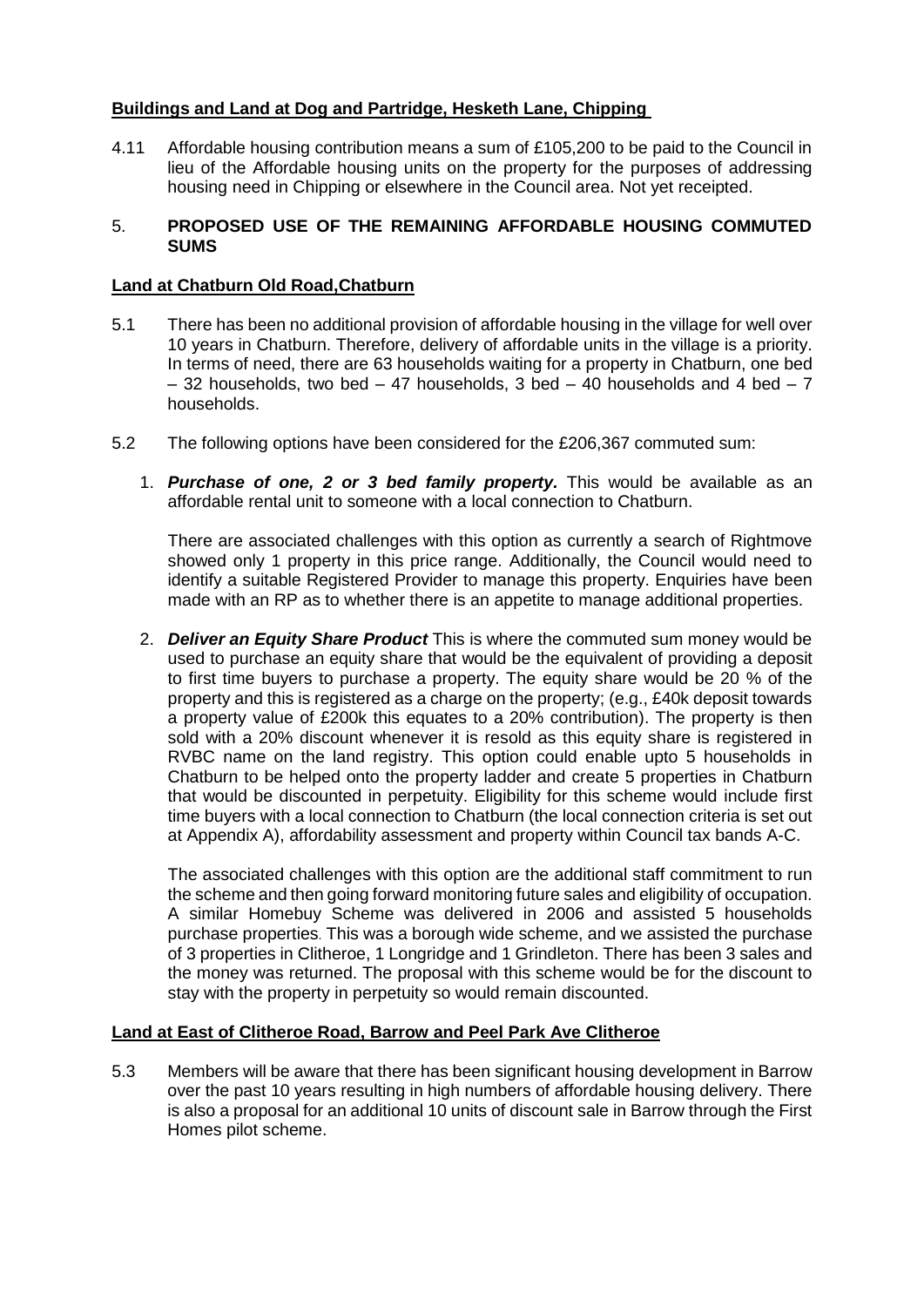- 5.4 The following options have been considered for the £185,760 commuted sum from Clitheroe Road and the remaining £11,733.34 from Peel Park Avenue:
	- 1. *Purchase a property in Barrow*. This could be rented out at an affordable rent to a household with a local connection. A recent search of properties for sale would indicate a 2-bed property could be purchased with the commuted sum money available.
	- 2. *Purchase a four-bed family home in Clitheroe*. There is an identified need for larger accommodation for families across the Borough. There are currently 88 households requiring a 4 bed in Clitheroe and new developments provide a limited number of larger four-bedroom dwellings. Utilising the commuted sum in Clitheroe would enable a larger property to be purchased.
	- *3. Deliver an equity share product* as set out in the Chatburn options. This scheme would be available to first time buyers with a local connection, a deposit is available to assist with buying the property and the value contributed would be equated to a 20% of the property and then registered as a charge. The scheme would be limited to Council Tax A-C and eligibility would restrict max income and the property being their main residence.

#### **Land North of Dilworth Lane, Longridge**

5.5 The development of Dilworth Lane generated a significant off-site commuted sum, in excess of £1.6 million pounds. Use of this commuted sum requires a more strategic approach. There are various options being explored and this involves other Housing Providers and more detailed assessment of need in Longridge. A separate proposal will be presented to Members once more information is collated.

#### **Land at Church Raike, Chipping and Buildings and Land at Dog and Partridge, Hesketh Lane, Chipping**

- 5.6 There are 2 sites in Chipping and the total commuted sums for both sites equate to £165,200 (to date only £30,000 has been receipted although the remainder is expected). Options in rural areas are more difficult to deliver, firstly due to the house prices but also the difficulty of securing management of the property.
- 5.7 The following options have been considered for the £165,200 commuted sums when they are receipted:
	- 1. *Community Land Trust Scheme.* This would involve the Council approaching the Community Land Trust (CLT) in Chipping to establish whether they would be interested in putting together a proposal for use of the commuted sums.
	- 2. *Purchase an additional property in Chipping.* It is important to note that currently there is nothing for sale in the village for under £240,000 and as such the commuted sum amount would not be sufficient to secure a property in Chipping currently.
	- 3. *Deliver an equity share product* as set out in the Chatburn options this scheme would be available to first time buyers with a local connection, a deposit is available to assist with buying the property and the value contributed would be equated to a 20% of the property and then registered as a charge. The scheme would be limited to Council Tax A-C and eligibility would restrict max income and the property being their main residence.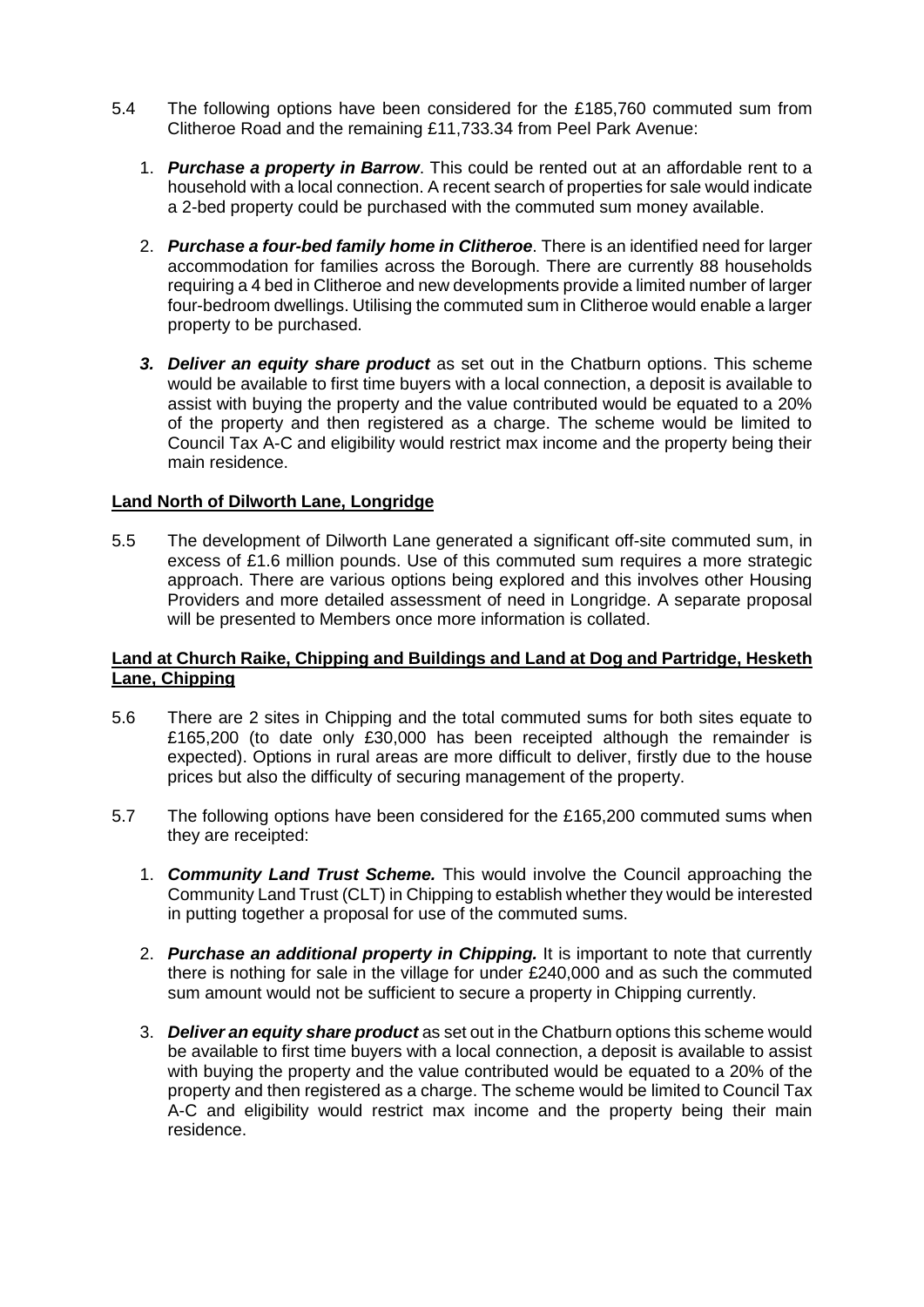# **6 RISK ASSESSMENT**

- 6.1 The approval of this report may have the following implications:
	- Resources To make best use of the commuted sum monies to maximise the affordable housing opportunities deliverable through the fund.
	- Technical, Environmental and Legal The proposals to spend is intended to have a positive impact on the housing options available to individuals. The impact from this improved housing will also reduce fuel poverty and improve the general housing quality.
	- Political Promote the schemes delivered and the benefits of the additional affordable units in the borough.
	- Reputation The greatest risk would be having to return any unspent funding if there not a clear plan for commitment within the specified dates for each contribution.
	- Equality & Diversity There are no specific equality issues the proposal to spend is intended to improve access to good quality affordable housing.

# **7 RECOMMENDED THAT COMMITTEE**

- 7.1 Given the value of the receipted commuted sums and considering options to support first time buyers within the Borough it is recommended that the Council explore the equity share option to enable residents of the Borough to get a first step on the housing ladder, which is similar to schemes provided by Central Government.
- 7.2 As such Members are asked to confirm whether they agree to utilising the receipted commuted sums as follows:

# *Land at Chatburn Old Road, Chatburn*

7.2.1 Deliver an Equity Share option for first time buyers in Chatburn

#### *Land at East of Clitheroe Road, Barrow and Peel Park Ave Clitheroe*

7.2.2 Deliver an Equity Share option for first time buyers in Barrow

# *Land at Church Raike, Chipping and Buildings and Land at Dog and Partridge, Hesketh Lane, Chipping*

7.2.3 On receipt of all the commuted sums from the two schemes: Deliver an Equity Share option for first time buyers in Chipping.

 $\sqrt{\psi_{\text{eff}}}$ 

RACHAEL STOTT NICOLA HOPKINS

HOUSING STRATEGY OFFICER DIRECTOR OF ECONOMIC DEVELOPMENT AND PLANNING

For further information please ask for Rachael Stott , extension 3235.